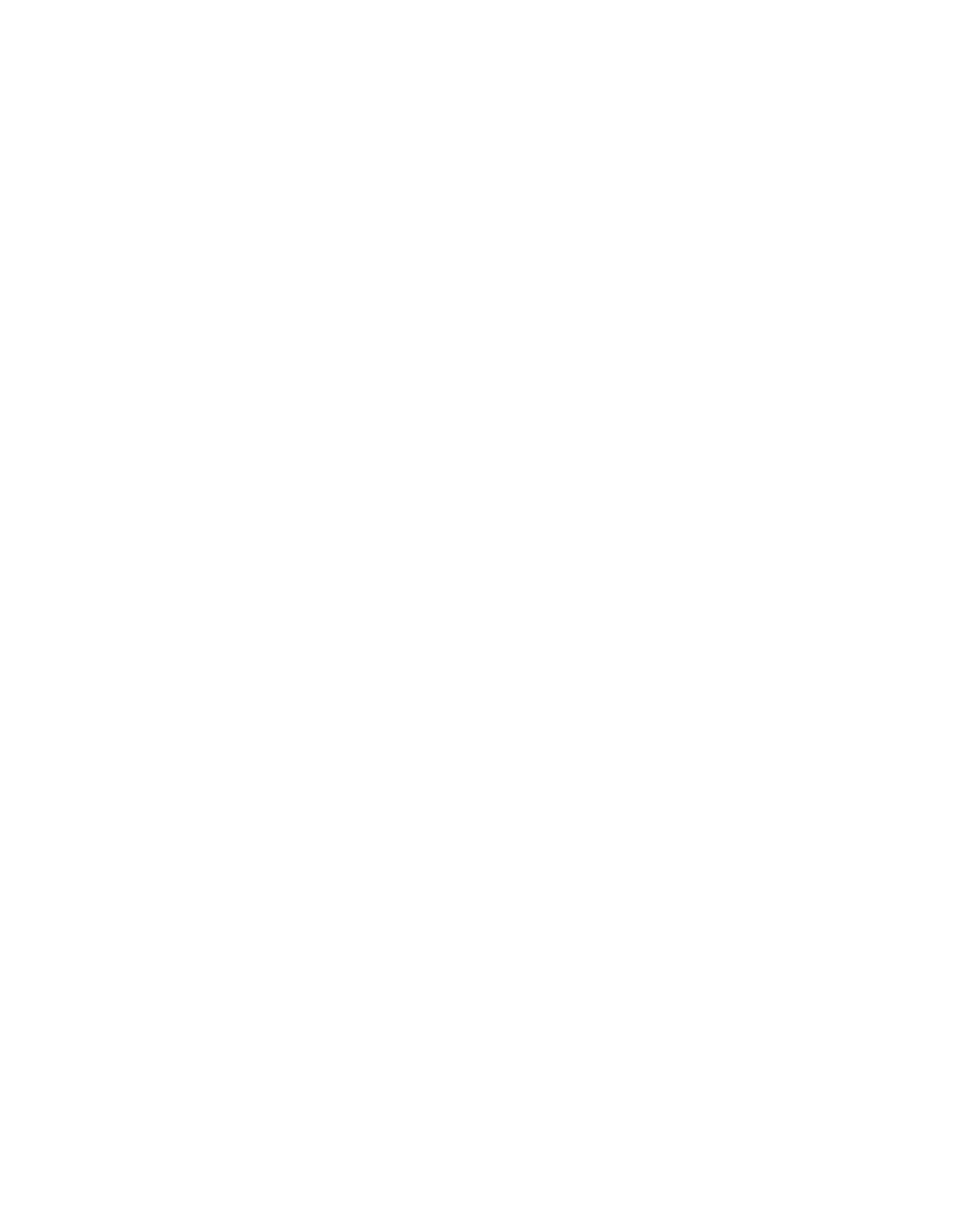# Sunny 2018, Cloudy 2019

David Shulman Senior Economist, UCLA Anderson Forecast December 2017

Of a sudden, propelled by strength (8% quarterly growth) in equipment spending, the economy is growing at a 3% clip and the near-term outlook has become decidedly sunny. (See Figures 1 and 2) Moreover, the 3% pace of growth is expected to continue through the second quarter of 2018. However, as the unemployment rate drops below 4% and employment growth stalls in the face of a labor shortage,

economic growth will drop back to the 2% growth rate we have been used to since the end of the financial crisis eight long years ago. Indeed, by the end of the forecast horizon in 2019 real GDP growth could very well be running at a rate below 1.5% as the outlook becomes cloudy. (See Figures 3 and 4)



*Sources: U.S. Department of Commerce and UCLA Anderson Forecast*





*Sources: U.S. Department of Commerce and UCLA Anderson Forecast*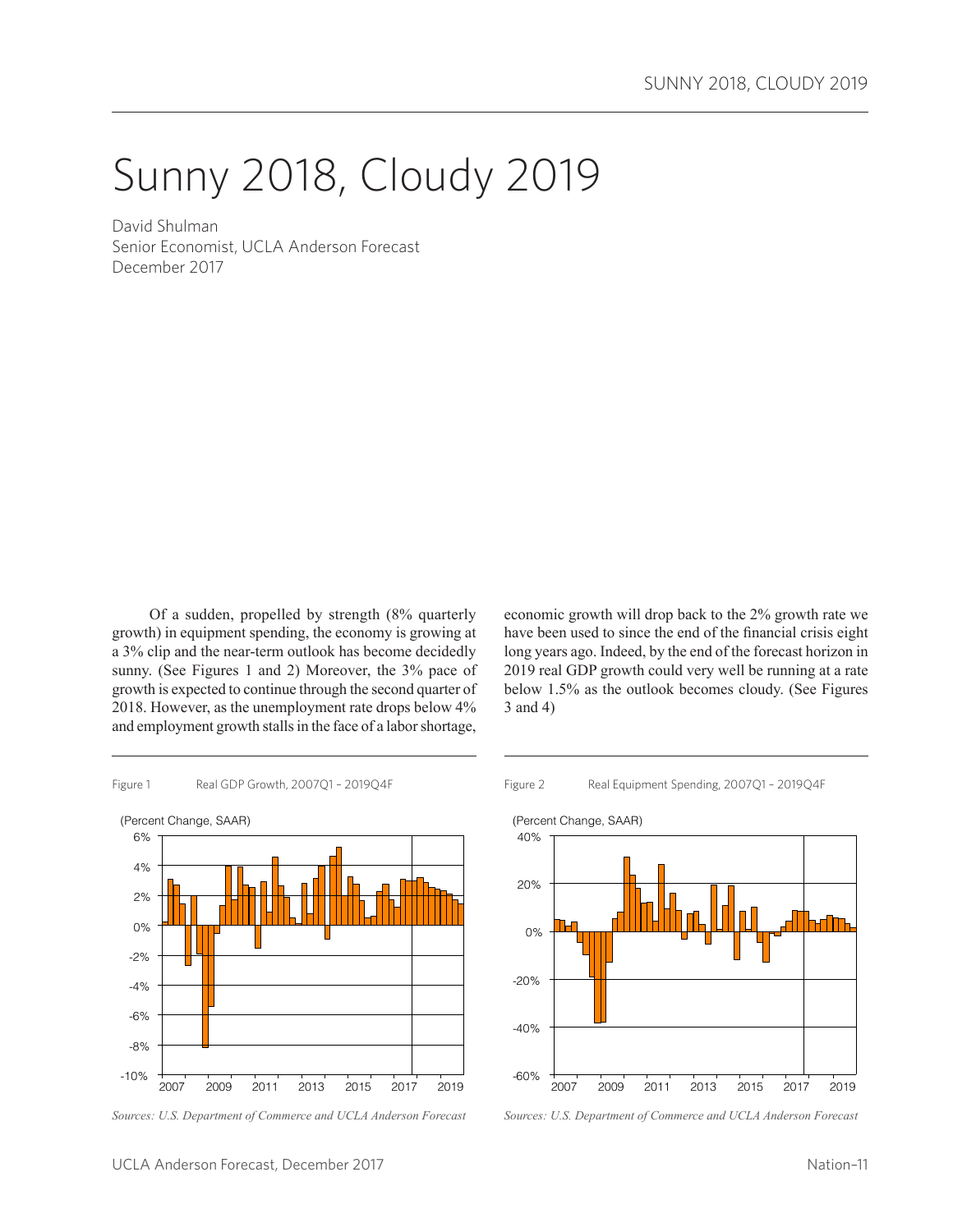### SUNNY 2018, CLOUDY 2019



*Sources: U.S. Bureau of Labor Statistics and UCLA Anderson Forecast*





# Questions about Fiscal Policy

As we are writing in late November, many questions remain about the major tax bills now working their way through Congress. There is uncertainty surrounding the corporate tax rate, state and local tax deductions, child credits and the permanence of the entire package. For modeling purposes we have assumed a ten-year \$1.5 trillion tax cut, with a 25% corporate tax rate (a compromise from 20%), some allowance for state and local tax deductions and \$100 billion in revenues coming from a tax on repatriated corpo-



*Sources: Office of Management and Budget and UCLA Anderson Forecast*

#### rate profits in 2018. This last point is one of the reasons why the federal deficit declines in 2018. (See Figure 5)

We are more certain that the next few years will reverse the seven-year annual decline in defense spending. (See Figure 6) With the potential for missiles from North Korea reaching the West Coast, continued fighting in the Middle-East and growing worries about Russia and China, defense spending will likely be on the rise over the next several years. We are assuming real defense spending will increase by 2% and 2.7% in 2018 and 2019, respectively. If anything, our forecast is more likely to be low than high.





*Sources: U.S. Department of Commerce and UCLA Anderson Forecast*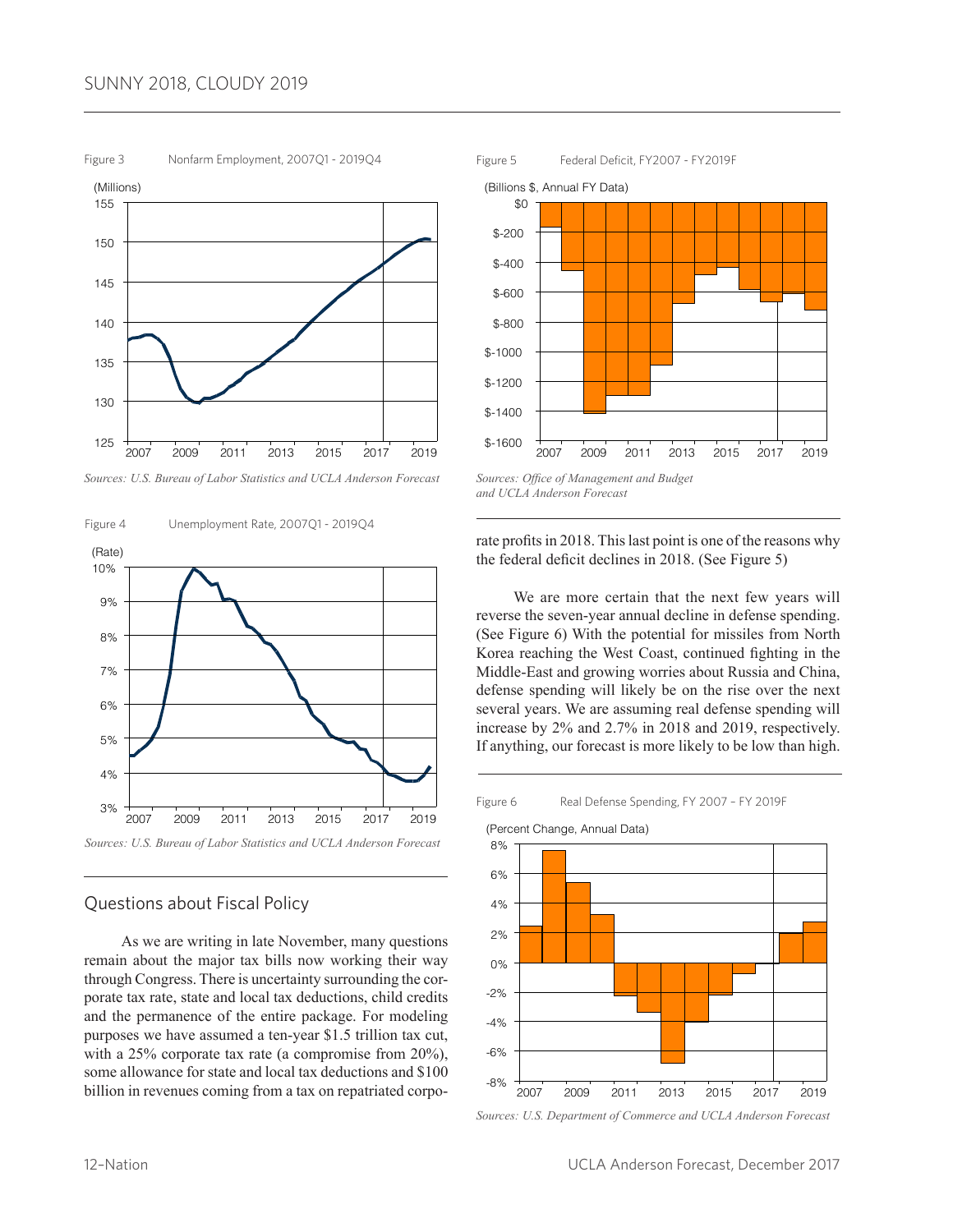Monetary Policy in the Post-Yellen Era

With the appointment of Jerome Powell as Fed chairman, the Janet Yellen era is coming to an end. Because Powell's views on monetary policy are very similar to Yellen's we do not anticipate any significant changes. However, with respect to regulatory policy, Powell is believed to be far more open than Yellen to reviewing the financial crisis regulations that were put into place from 2009 – 2012.

Thus, we expect that the gradual interest rate normalization policy that has been underway for a year will continue well into 2019 with a 25 basis point increase from the current 1.375% rate in December and three more increases in 2018. By the end of 2019, the fed funds rate will likely approximate 3%. (See Figure 7) We caution that the futures markets, in contrast to our forecast and the Fed's "dot plots", are forecasting only one rate hike next year.

Concomitantly, with the rise in short-term interest rates long rates will rise as well and we would not be surprised to see the yield on 10-year U.S. Treasury bonds to exceed 4%, up from the current 2.4%. Rising inflation will be the driver in the increase in long rates, more on that below.

The Powell Fed will also continue the policy of gradually shrinking the Fed's bloated balance sheet that began in





October. (See Figure 8) Simply put, after three phases of quantitative easing that expanded the balance sheet from \$800 billion to over four trillion dollars will be unwound over a period of several years with the ultimate target of \$2.5 - \$3.0 trillion, quantitative tightening if you will. (See Figure 8) **But make no mistake the balance sheet shrink the Fed is attempting to do is unprecedented.**



*Sources: Federal Reserve Board via Fred*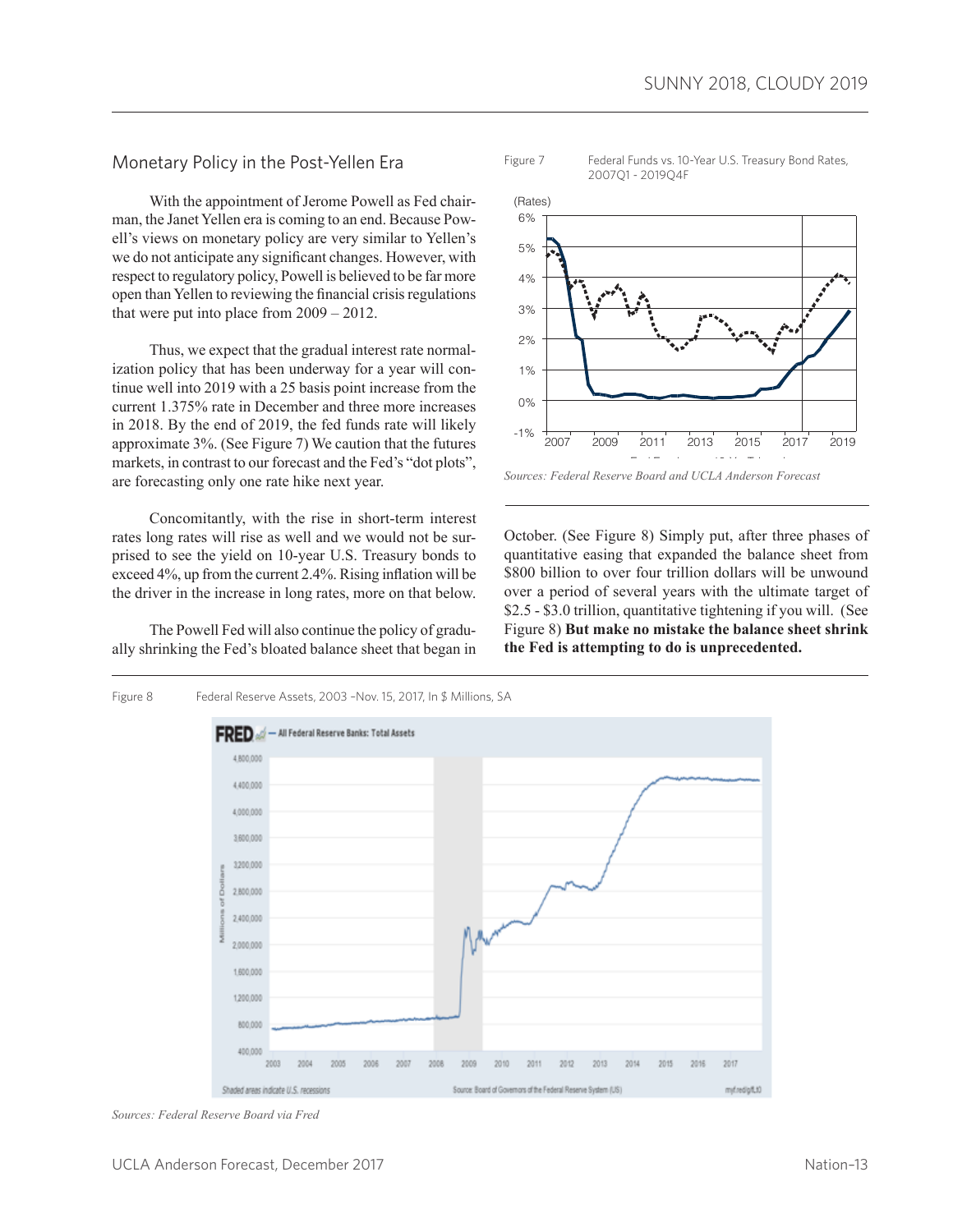#### Inflation on the Rise

It now appears that the second quarter slowdown in inflation was transitory and the future quarterly track in inflation will be in excess of 2% throughout the forecast horizon. (See Figure 9) This will hold true for both "headline" and "core" consumer prices. Further, oil prices now appear to be tracking about \$10/barrel higher than our forecast of just one quarter ago.

The primary source of the rising rate of inflation will be a significant rebound in wage growth. After creeping along in the 2% range, we forecast acceleration in total compensation growth to approximately 4% by late 2018 on a year-over-year basis. (See Figure 10) The recent rise in labor productivity buttresses our view that the long-anticipated increase in wages is at hand.

### Consumer Spending Supported by Rising Wages and Asset Prices

Real consumption spending is maintaining its strength experienced in 2016 by increasing 2.7% and 2.8% in 2017 and 2018, respectively. (See Figure 11) However, as auto sales slow in 2019 consumption growth will slip back to 2.2%. (See Figure 12) Simply put it is getting very late in the auto cycle. However, as long as stock and house prices remain elevated the consumer, or at least the high-end consumer, will remain in good shape. (See Figures 13 and 14) In the case of the lower end consumer we are encouraged by Wal\*Mart reporting a strong 2.7% increase in year-over-year same store sales in their latest quarter.

One of the big puzzles in recent years is the lack of robustness in new single-family housing construction. Given low interest rates and strong employment growth housing activity should be doing much better. **Two factors that are being discussed more and more are the unwillingness of the baby boom generation to move as they age in place and highly restrictive zoning in the booming coastal cities**. As a result, housing starts have remained below the underlying demographic demand of  $1.4 - 1.5$  million units a year for a decade. We are forecasting modest increases Figure 9 Headline vs. Core Inflation, 2007Q1 - 2019Q4F



*Sources: U.S. Bureau of Labor Statistics and UCLA Anderson Forecast*

Figure 10 Total Compensation per Hour, 2007Q1 – 2019Q4



*Sources: U.S. Bureau of Labor Statistics and UCLA Anderson Forecast*

in housing starts from an estimated 1.19 million units this year to 1.27 million and 1.34 million in 2018 and 2019, respectively. (See Figure 15)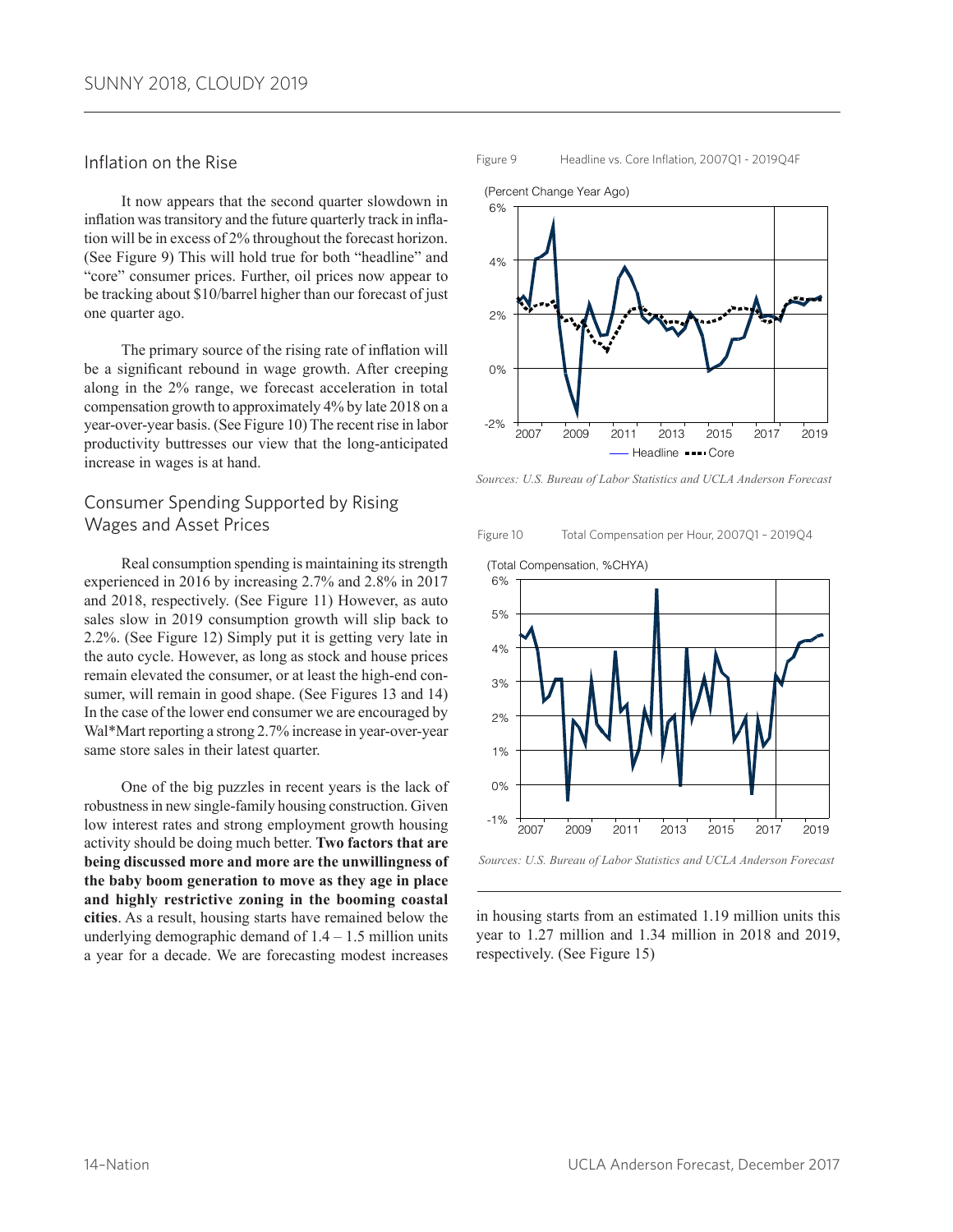

Figure 11 Real Consumption Expenditures, 2007 - 2019F Figure 12 Light Vehicle Unit Sales, 2007 – 2019F





*Sources: U.S. Department of Commerce and UCLA Anderson Forecast*



#### Figure 13 S&P/Case-Shiller 20-City Composite Home Price Index, Dec 1999 – Aug 2017, December 1999 =100, SA



*Sources: Standard & Poor's via FRED*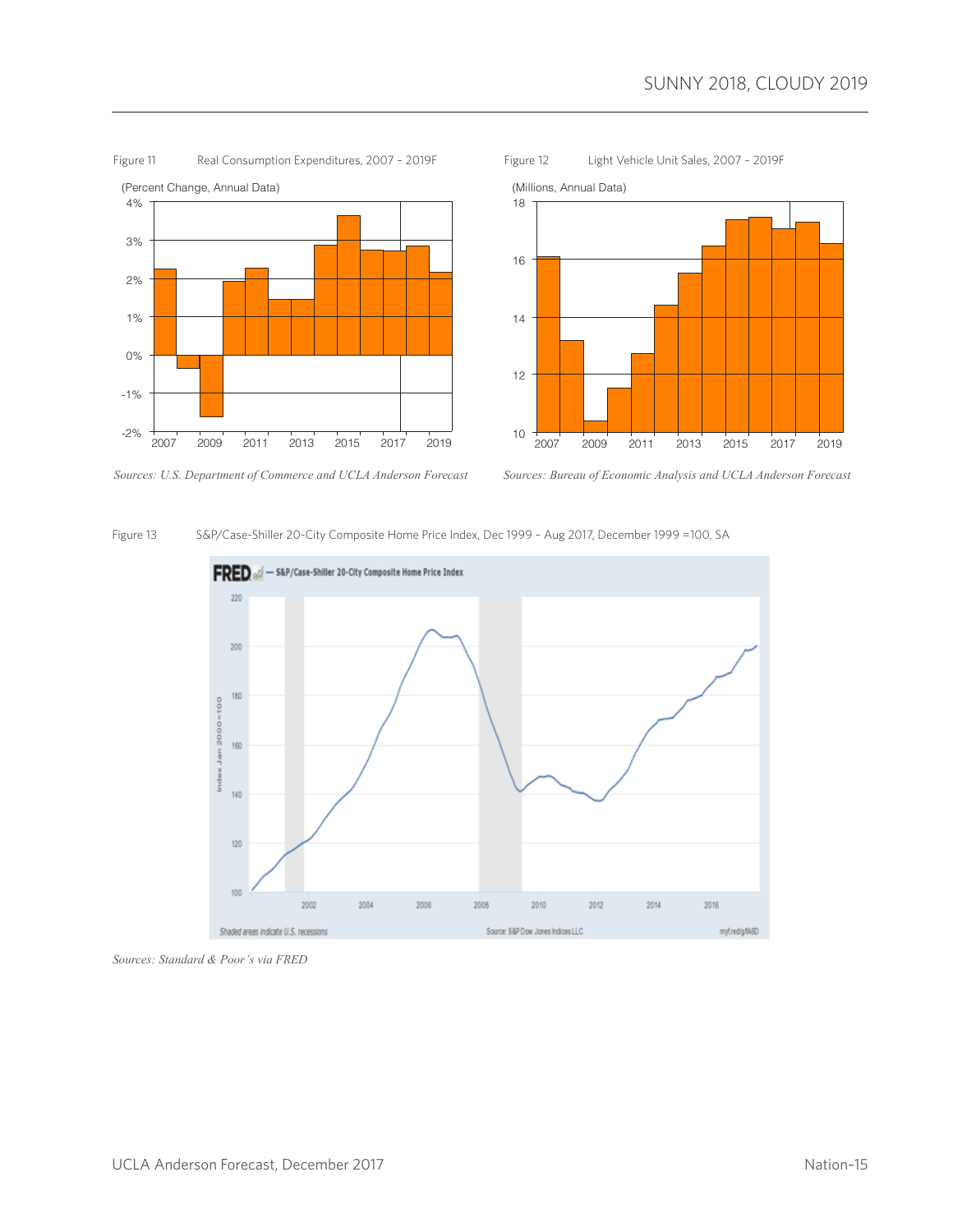## SUNNY 2018, CLOUDY 2019

#### Figure 14 S&P 500 Stock Index, 18 Nov 2007 – 17 Nov 17



*Sources: Standard & Poor's via BigCharts.com*

#### Figure 15 Housing Starts 2007Q1 -2019Q4F



*Sources: Bureau of the Census and UCLA Anderson Forecast*

Figure 16 Real Export Growth, 2007 - 2019F



*Sources: U.S. Department of Commerce and UCLA Anderson Forecast*